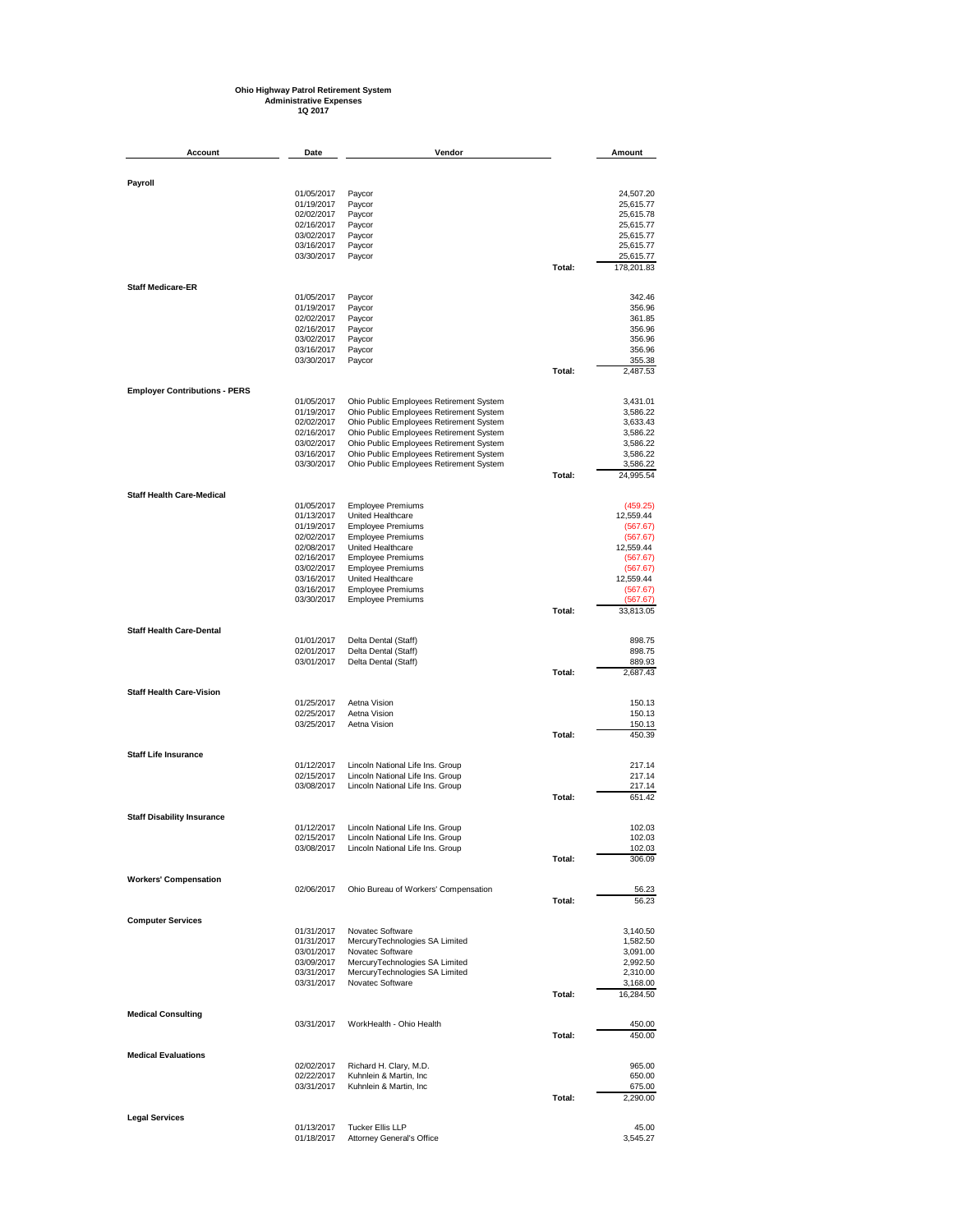| Account                                 | Date                     | Vendor                                                                               |        | Amount             |
|-----------------------------------------|--------------------------|--------------------------------------------------------------------------------------|--------|--------------------|
|                                         | 02/06/2017               | Ice Miller LLC                                                                       |        | 4,425.00           |
|                                         | 02/16/2017               | Ice Miller LLC                                                                       |        | 472.00             |
|                                         | 02/16/2017               | Ice Miller LLC                                                                       |        | 472.00             |
|                                         | 02/21/2017               | <b>Tucker Ellis LLP</b>                                                              |        | 228.00             |
|                                         | 02/28/2017               | <b>Tucker Ellis LLP</b>                                                              |        | 405.00             |
|                                         | 03/09/2017               | Ice Miller LLC                                                                       |        | 88.50              |
|                                         | 03/09/2017               | Ice Miller LLC<br><b>Tucker Ellis LLP</b>                                            |        | 3,864.50<br>159.00 |
|                                         | 03/13/2017               |                                                                                      | Total: | 13,704.27          |
|                                         |                          |                                                                                      |        |                    |
| <b>Service By Others</b>                |                          |                                                                                      |        |                    |
|                                         | 01/01/2017               | <b>Avalon Benefit Services</b>                                                       |        | 37.80              |
|                                         | 01/06/2017<br>01/13/2017 | Paycor Payroll Service<br>Paycor Payroll Service                                     |        | 68.26              |
|                                         | 01/20/2017               | Paycor Payroll Service                                                               |        | 149.00<br>68.26    |
|                                         | 01/31/2017               | Culligan                                                                             |        | 29.50              |
|                                         | 02/01/2017               | <b>Avalon Benefit Services</b>                                                       |        | 37.80              |
|                                         | 02/03/2017               | Paycor Payroll Service                                                               |        | 71.02              |
|                                         | 02/17/2017               | Paycor Payroll Service                                                               |        | 78.26              |
|                                         | 02/21/2017               | National Software Inc.                                                               |        | 1,006.36           |
|                                         | 02/28/2017               | Culligan                                                                             |        | 29.50              |
|                                         | 03/01/2017               | <b>Avalon Benefit Services</b>                                                       |        | 37.80              |
|                                         | 03/03/2017               | Paycor Payroll Service                                                               |        | 68.26              |
|                                         | 03/17/2017<br>03/31/2017 | Paycor Payroll Service<br>Paycor Payroll Service                                     |        | 68.26<br>68.26     |
|                                         | 03/31/2017               | Culligan                                                                             |        | 29.50              |
|                                         |                          |                                                                                      | Total: | 1,847.84           |
|                                         |                          |                                                                                      |        |                    |
| <b>Education-Trustees</b>               | 02/08/2017               |                                                                                      |        |                    |
|                                         | 03/10/2017               | Natl Conf. on Public Employee Retirement<br>Natl Conf. on Public Employee Retirement |        | 800.00<br>800.00   |
|                                         |                          |                                                                                      | Total: | 1,600.00           |
|                                         |                          |                                                                                      |        |                    |
| <b>Membership Outreach</b>              |                          |                                                                                      |        |                    |
|                                         | 01/12/2017               | Snowbird Reunion-W. David Peters                                                     |        | 43.00              |
|                                         | 01/12/2017               | Darryl Anderson                                                                      |        | 730.10             |
|                                         | 01/31/2017<br>03/13/2017 | Mark Atkeson<br>Darryl Anderson                                                      |        | 81.32<br>1,027.70  |
|                                         | 03/31/2017               | Dennis Smith                                                                         |        | 10.70              |
|                                         | 03/31/2017               | Mark Atkeson                                                                         |        | 544.46             |
|                                         | 03/31/2017               | Paul Pride                                                                           |        | 1,247.01           |
|                                         |                          |                                                                                      | Total: | 3,684.29           |
|                                         |                          |                                                                                      |        |                    |
| Printing                                | 03/20/2017               | Ricoh                                                                                |        | 442.09             |
|                                         |                          |                                                                                      | Total: | 442.09             |
|                                         |                          |                                                                                      |        |                    |
| <b>Postage and Supplies</b>             |                          |                                                                                      |        |                    |
|                                         | 01/07/2017               | United Parcel Service                                                                |        | 8.42               |
|                                         | 01/11/2017               | Pitney Bowes Inc                                                                     |        | 650.00             |
|                                         | 01/24/2017               | Pitney Bowes Inc                                                                     |        | 500.00             |
|                                         | 02/02/2017               | Pitney Bowes Inc                                                                     |        | 1,200.00           |
|                                         | 02/02/2017               | Pitney Bowes Inc                                                                     |        | 139.99             |
|                                         | 02/18/2017<br>03/02/2017 | United Parcel Service                                                                |        | 20.97<br>500.00    |
|                                         | 03/14/2017               | Pitney Bowes Inc<br>Pitney Bowes Inc                                                 |        | 105.00             |
|                                         |                          |                                                                                      | Total: | 3,124.38           |
|                                         |                          |                                                                                      |        |                    |
| <b>Telecommunications Services</b>      |                          |                                                                                      |        |                    |
|                                         | 01/01/2017               | Time Warner Cable                                                                    |        | 1,127.18           |
|                                         | 01/11/2017               | West Unified Communications                                                          |        | 7.61               |
|                                         | 02/01/2017               | Time Warner Cable                                                                    |        | 1,130.87           |
|                                         | 03/01/2017               | Time Warner Cable<br><b>West Unified Communications</b>                              |        | 1,133.83           |
|                                         | 03/10/2017               |                                                                                      | Total: | 10.07<br>3,409.56  |
|                                         |                          |                                                                                      |        |                    |
| <b>Computer Services-Offsite Server</b> |                          |                                                                                      |        |                    |
|                                         | 01/01/2017               |                                                                                      |        | 300.00             |
|                                         | 02/01/2017               |                                                                                      |        | 300.00             |
|                                         | 03/01/2017               |                                                                                      |        | 300.00             |
|                                         |                          |                                                                                      | Total: | 900.00             |
| <b>Rent Expense</b>                     |                          |                                                                                      |        |                    |
|                                         | 01/01/2017               | <b>Triangle Commercial Properties</b>                                                |        | 9,827.58           |
|                                         | 02/01/2017               | <b>Triangle Commercial Properties</b>                                                |        | 9,827.58           |
|                                         | 03/01/2017               | <b>Triangle Commercial Properties</b>                                                |        | 9,827.58           |
|                                         |                          |                                                                                      | Total: | 29,482.74          |
| Insurance                               |                          |                                                                                      |        |                    |
|                                         | 02/07/2017               | <b>CNA</b> Insurance                                                                 |        | 1,506.00           |
|                                         |                          |                                                                                      | Total: | 1,506.00           |
|                                         |                          |                                                                                      |        |                    |
| <b>Office Supplies</b>                  |                          |                                                                                      |        |                    |
|                                         | 01/03/2017               | <b>Batteries Plus</b>                                                                |        | 84.89              |
|                                         | 01/10/2017               | Office City                                                                          |        | 165.71             |
|                                         | 01/11/2017<br>01/11/2017 | Master Lock Company<br><b>Toner Store</b>                                            |        | 15.00<br>73.90     |
|                                         | 02/01/2017               | Office City                                                                          |        | 89.16              |
|                                         | 02/09/2017               | Office City                                                                          |        | 121.82             |
|                                         | 02/10/2017               | Office City                                                                          |        | 95.82              |
|                                         | 03/08/2017               | Proforma Graphic Service                                                             |        | 1,062.31           |
|                                         | 03/12/2017               | Office City                                                                          |        | 264.36             |
|                                         | 03/31/2017               | Office City                                                                          |        | 139.39             |
|                                         |                          |                                                                                      | Total: | 2,112.36           |
| <b>Ohio Retirement Study Council</b>    |                          |                                                                                      |        |                    |
|                                         | 01/03/2017               | ORSC                                                                                 |        | 642.96             |
|                                         |                          |                                                                                      | Total: | 642.96             |
|                                         |                          |                                                                                      |        |                    |
| <b>Office Equipment Expense</b>         |                          |                                                                                      |        |                    |
|                                         | 02/27/2017               | Micro Center                                                                         |        | 102.97             |